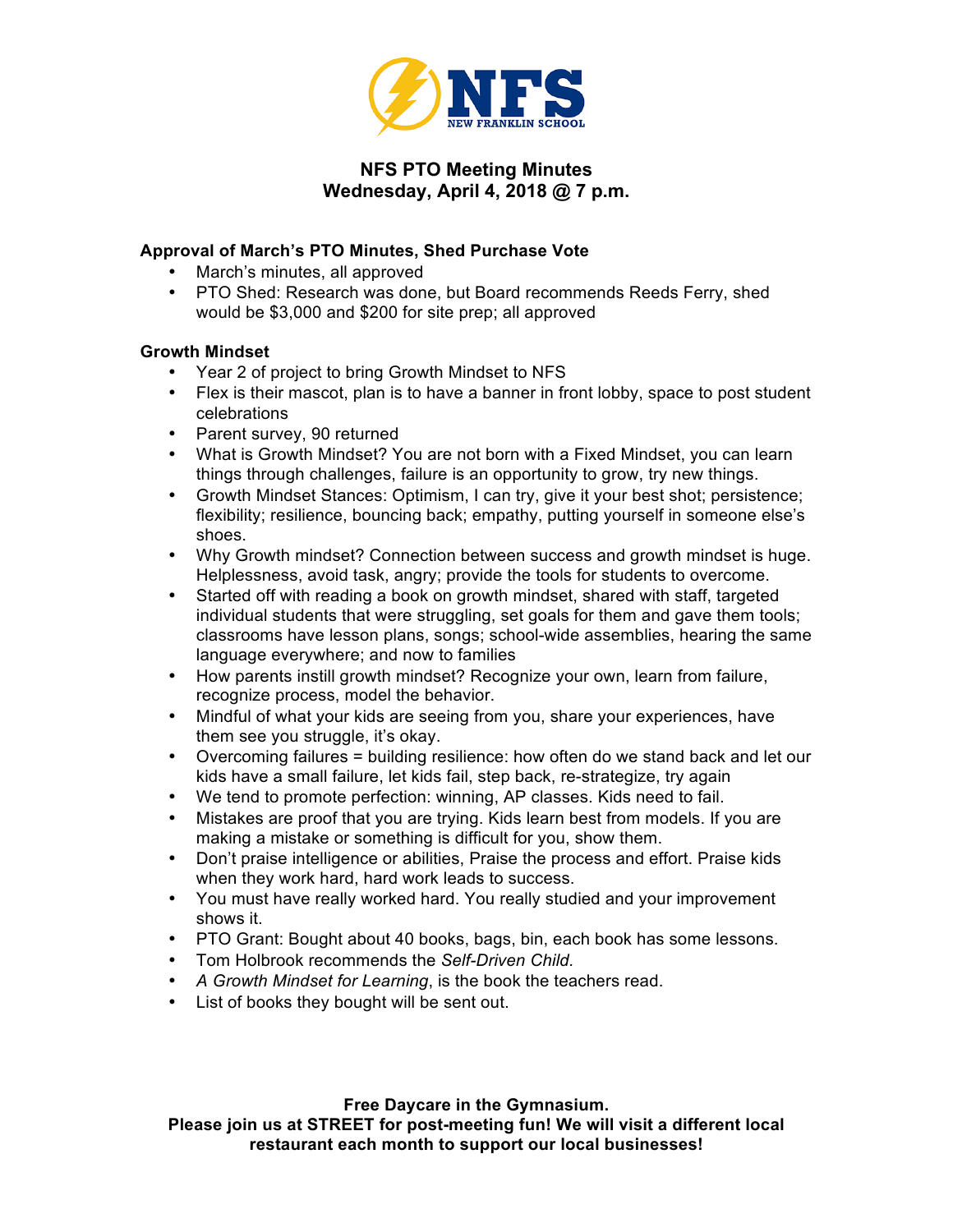

### **Financials (Dave)**

- March: Corporate donations: eSchool donations \$4,250. Heinemann donated \$500 for our Library Book donation.
- Fundraising, Pasta Dinner came in around \$1,220 + Heather has another \$400 in checks
- Parent donations met target of \$2,500.
- Yankee Candle was \$800 for just paper orders for NFS
- eSchool Update: Corporate donations \$4,250, parent tuition \$4,700, Dance Party for  $5<sup>th</sup>$  graders have raised \$1,700 to date, Parents Night Out raised \$360, Slime Sisters raised over \$100; parents were asked to donate \$80, partial or need assistance; form went home with supplies that will be needed; for families that do not have items we'll buy those supplies for kids

#### **Upcoming events:**

- Margaritas Restaurant Benefit Night, April 11
- Parents' Morning Out, CANCELED
- Ice Cream Social, April 19, 6:30-8 p.m., Lili & Mike Wierbonics,  $5<sup>th</sup>$  graders will be selling their crafts at the ice cream social, can we get sorbet as well, donated items should be dropped off by March 16
- Talent Show, Friday, May 11, 6 p.m., Sarah Gatchell; need bake sale items, auditions are the week before vacation
- Wallace Sands Half, May 20, 7 a.m. Sergio Bonilla, costumes
- Spring Movie Night, Friday, June 1
- Lawn Fete, Thursday, June 14, Breegan Johnson; is there a  $4<sup>th</sup>$  grade parent that wants to help  $4<sup>th</sup>$  graders set up a table to sell things and raise money towards their eSchool?
- $\cdot$  5<sup>th</sup> grade breakfast is looking to be June 20

## **NFS PTO Open Board Positions, contact David Loehwing to discuss what each entails**

- Secretary
- Assistant Treasurer
- Treasurer
- Vice President
- President

## **Outdoor Classroom (David Chapnick)**

- Outdoor Classroom: shared the plan with teachers, made some tweaks.
- Timberland Volunteer date is **May 11**, 50-60 people
- **May 5** will be a parent volunteer to prep for Timberland day, followed by a Chapnick BBQ
- We need a bunch of stuff: Lang's has donated trees and lots of stuff. If you have small pine trees, outdoor quality paint, pallets, Bobcat, logs, any fill from additions or things like that, donated food for lunch (any money they don't spend on lunch is money for us); Jess and Scott McDermot are our landscapers from McDermot Landscapes; talk to David if you can help out.

## **Free Daycare in the Gymnasium.**

**Please join us at STREET for post-meeting fun! We will visit a different local restaurant each month to support our local businesses!**